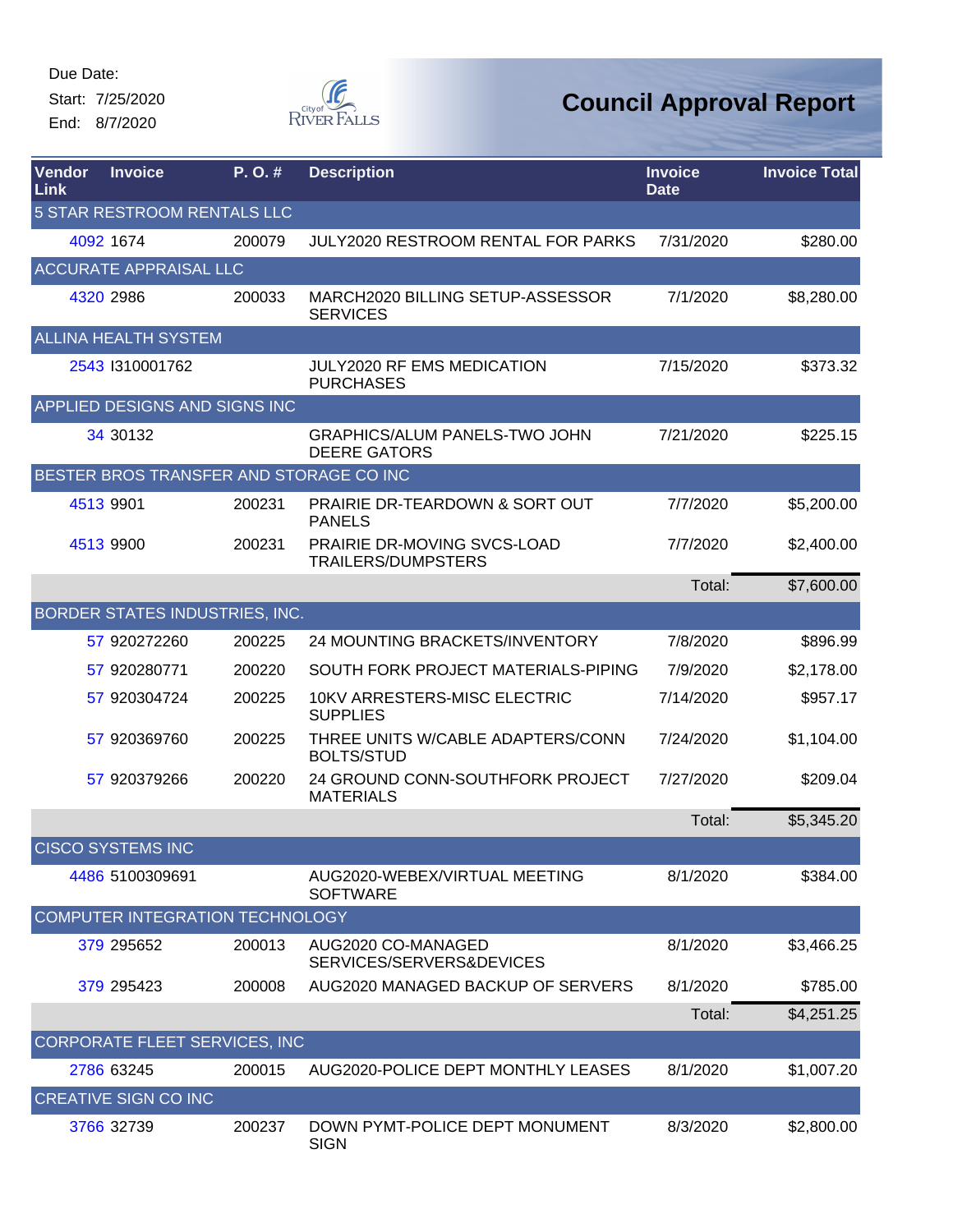Start: 7/25/2020 End: 8/7/2020



| Vendor<br><b>Link</b> | <b>Invoice</b>                       | P. O. # | <b>Description</b>                                                | <b>Invoice</b><br><b>Date</b> | <b>Invoice Total</b> |  |  |  |
|-----------------------|--------------------------------------|---------|-------------------------------------------------------------------|-------------------------------|----------------------|--|--|--|
| <b>CROOK, JEFF</b>    |                                      |         |                                                                   |                               |                      |  |  |  |
|                       | 82 2020SAFETYFO<br><b>OTWEAR</b>     |         | 2020 SAFETY FOOTWEAR<br><b>REIMBURSEMENT</b>                      | 7/29/2020                     | \$150.00             |  |  |  |
|                       | <b>DEISS, RANDALL E</b>              |         |                                                                   |                               |                      |  |  |  |
|                       | 4556 3225                            | 200248  | <b>STORAGE TRAILERS FOR OFFICE</b><br><b>FURNITURE-PRAIRIE DR</b> | 7/31/2020                     | \$500.00             |  |  |  |
|                       | DELL CONSTRUCTION CO INC             |         |                                                                   |                               |                      |  |  |  |
|                       | 4487 JULY2020                        | 200200  | JULY2020-REMODEL/ADDITION-2815<br><b>PRAIRIE DR</b>               | 7/28/2020                     | \$69,825.00          |  |  |  |
|                       | <b>DELTA DENTAL OF WISCONISN INC</b> |         |                                                                   |                               |                      |  |  |  |
|                       | 2572 1481526 AUG<br><b>RETIREE</b>   |         | AUG 2020 VISION INSURANCE RETIREE                                 | 8/1/2020                      | \$6.21               |  |  |  |
|                       | 2572 1481525 AUG<br>2020             |         | AUG 2020 VISION INSURANCE                                         | 8/1/2020                      | \$470.27             |  |  |  |
|                       |                                      |         |                                                                   | Total:                        | \$476.48             |  |  |  |
| <b>DISTRICT 2 INC</b> |                                      |         |                                                                   |                               |                      |  |  |  |
|                       | 1451 2887                            | 200174  | HYDRANT GATE VALVE W/HAND WHEEL-<br><b>NEW FIRE ENG</b>           | 7/20/2020                     | \$410.74             |  |  |  |
|                       | <b>DUDE SOLUTIONS INC</b>            |         |                                                                   |                               |                      |  |  |  |
|                       | 3077 INV-64501                       | 200110  | MARCH-DEC2020 ASSET<br>ESSENTIALS/INVENTORY/FLEET                 | 7/1/2020                      | \$1,697.45           |  |  |  |
|                       | <b>DWD ENTERPRISES LLC</b>           |         |                                                                   |                               |                      |  |  |  |
|                       | 2132 13810                           |         | WASH BAY WAX/DEGREASER                                            | 7/24/2020                     | \$249.00             |  |  |  |
| <b>EFTPS</b>          |                                      |         |                                                                   |                               |                      |  |  |  |
|                       | 7 61458                              |         | PPE 07/26/20                                                      | 7/31/2020                     | \$76,681.11          |  |  |  |
|                       | EO JOHNSON CO. INC                   |         |                                                                   |                               |                      |  |  |  |
|                       | 98 INV791136                         |         | APRIL-JULY2020 POLICE DEPT RICOH<br><b>COPIER OVERAGES</b>        | 7/22/2020                     | \$120.45             |  |  |  |
|                       | 98 27497886                          |         | AUGUST2020-LIBRARY RICOH COPIER-<br><b>BASE PYMT</b>              | 8/1/2020                      | \$125.74             |  |  |  |
|                       |                                      |         |                                                                   | Total:                        | \$246.19             |  |  |  |
|                       | <b>ERICKSON DIVERSIFIED</b>          |         |                                                                   |                               |                      |  |  |  |
|                       | 1190 2020                            |         | 2020 MINIMUM TAX PYMT DUE-TID#9                                   | 8/1/2020                      | \$70,000.00          |  |  |  |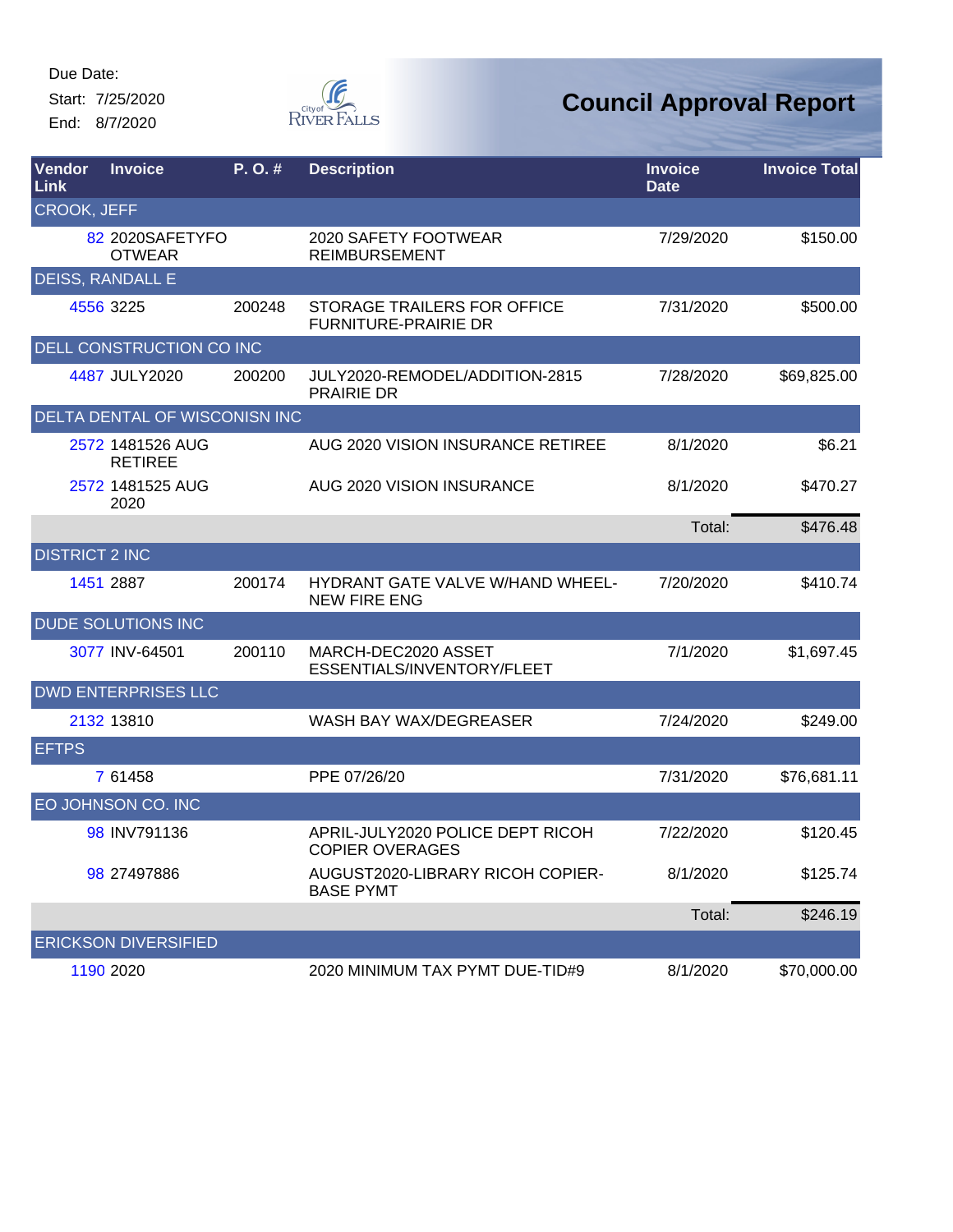Start: 7/25/2020 End: 8/7/2020



| <b>Vendor</b><br>Link | <b>Invoice</b>                       | $P. O.$ # | <b>Description</b>                                         | <b>Invoice</b><br><b>Date</b> | <b>Invoice Total</b> |
|-----------------------|--------------------------------------|-----------|------------------------------------------------------------|-------------------------------|----------------------|
|                       | <b>EXPRESS PERSONNEL SERVICES</b>    |           |                                                            |                               |                      |
|                       | 109 24157001                         | 200189    | WKEND 7/19-28HRS-C.BELL/STRE MAINT<br><b>TEMP HELP</b>     | 7/21/2020                     | \$556.64             |
|                       | 109 24157002                         | 200189    | WKEND 7/19-145HRS-PARK MAINT TEMP<br><b>HELP</b>           | 7/21/2020                     | \$2,826.51           |
|                       | 109 24181082                         | 200189    | WKEND 7/26-C.BELL 40HRS STREET MAINT<br><b>TEMP HELP</b>   | 7/28/2020                     | \$795.20             |
|                       | 109 24181083                         | 200189    | WKEND 7/26-140HRS-PARK MAINT TEMP<br><b>HELP</b>           | 7/28/2020                     | \$2,726.40           |
|                       |                                      |           |                                                            | Total:                        | \$6,904.75           |
|                       | FALKOWSKI, DERRICK                   |           |                                                            |                               |                      |
|                       | 3911 JULY2020                        |           | WK7/20-ELECTIONS-30.5HRS-<br>MACHINES/TRAININGS            | 7/28/2020                     | \$457.50             |
|                       | FIRST NATIONAL BANK - RF SECTION 125 |           |                                                            |                               |                      |
|                       | 6 61457                              |           | PPE 07/26/20                                               | 7/31/2020                     | \$4,305.08           |
|                       | FORUM COMMUNICATION CO               |           |                                                            |                               |                      |
|                       | 234 CL01763502                       |           | JULY2020-ETZ COMMITTEE/TROY TOWN-<br><b>NOTICE</b>         | 7/16/2020                     | \$28.31              |
|                       | 234 CL01762944                       |           | <b>JULY2020-BOARD OF REVIEW NOTICE</b>                     | 7/16/2020                     | \$69.19              |
|                       | 234 CL01763748                       |           | JULY2020-COMMON COUNCIL MTG AGENDA<br><b>NOTICE</b>        | 7/23/2020                     | \$62.90              |
|                       | 234 CL01763705                       |           | JULY2020-COMMON COUNCIL<br>PROCEEDINGS NOTICE              | 7/23/2020                     | \$330.23             |
|                       | 234 CL01763558                       |           | JULY2020-PLAN COMMISSION PUBLIC HRG<br><b>NOTICE</b>       | 7/23/2020                     | \$141.35             |
|                       | 234 CL01763806                       |           | JULY2020-BILL ADJUSTMENT DUE TO<br><b>CHANGE ON NOTICE</b> | 7/23/2020                     | \$3.15               |
|                       | 234 CL01763879                       |           | JULY2020-PLAN COMMISSION MEETING<br><b>NOTICE</b>          | 7/31/2020                     | \$37.74              |
|                       | 234 AD#6549496                       |           | JULY2020-VOTING EQUIPMENT TEST<br><b>NOTICE</b>            | 7/31/2020                     | \$14.81              |
|                       |                                      |           |                                                            | Total:                        | \$687.68             |
|                       |                                      |           | GOVERNMENT FINANCE OFFICER ASSOCIATION                     |                               |                      |
|                       | 708 2020                             |           | S.KARLSSON-2020 MEMBERSHIP DUES                            | 8/1/2020                      | \$190.00             |
|                       | <b>GUARDIAN SUPPLY LLC</b>           |           |                                                            |                               |                      |
|                       | 4255 6829                            |           | <b>B.POSEL-BODY ARMOR</b>                                  | 7/21/2020                     | \$910.00             |
|                       | 4255 6833                            |           | <b>B.POSEL-</b><br>BOOTS/JACKET/SWEATER/GLOVES/BELT        | 7/21/2020                     | \$592.96             |
|                       |                                      |           |                                                            | Total:                        | \$1,502.96           |
|                       | HAAS AND SONS, INC                   |           |                                                            |                               |                      |
|                       | 3973 JULY2020                        | 190146    | OCT2019-JUNE2020 GLEN PARK SITE<br><b>IMPROVEMENTS</b>     | 7/1/2020                      | \$93,161.60          |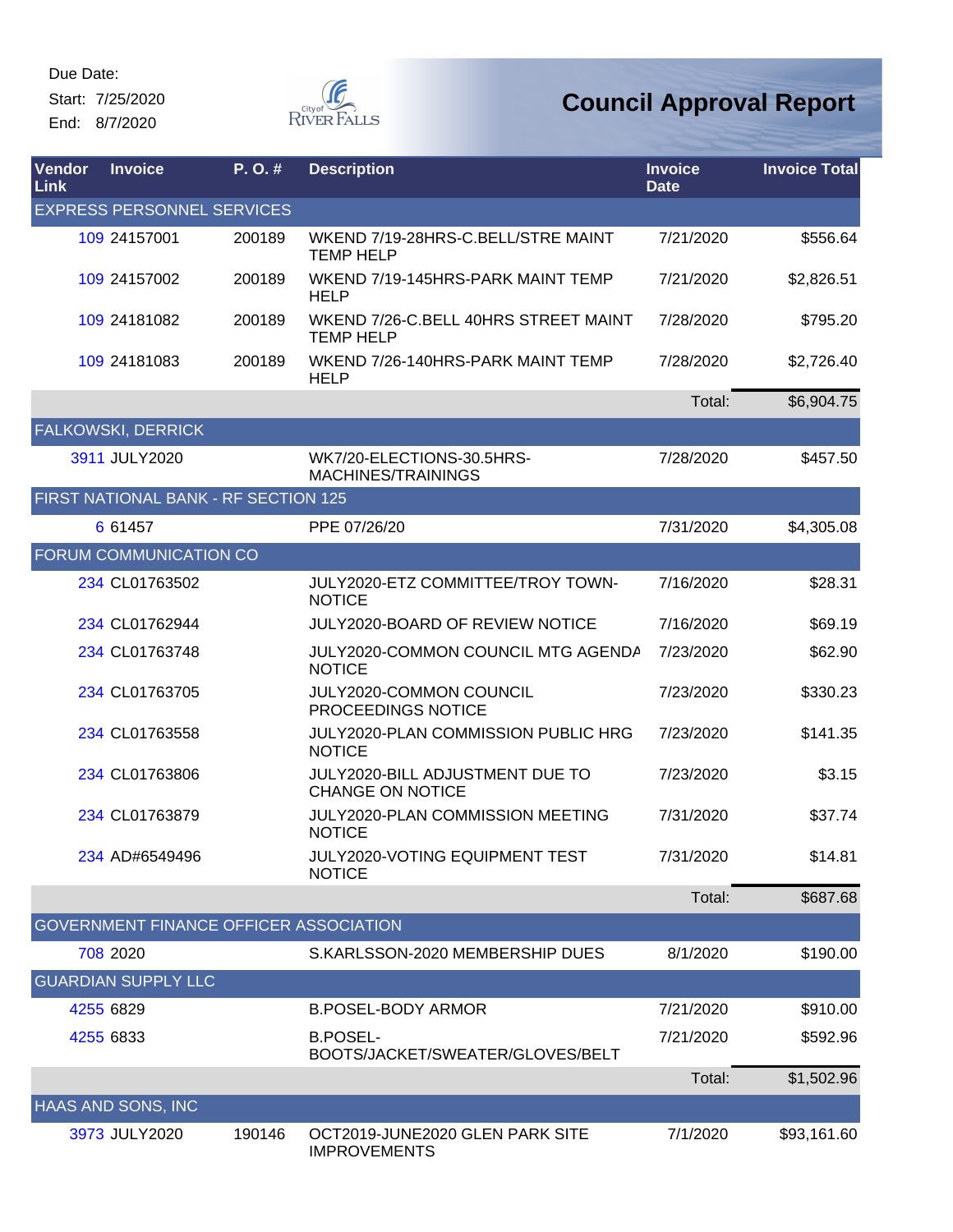Start: 7/25/2020 End: 8/7/2020



| <b>Vendor</b><br>Link  | <b>Invoice</b>                      | P.O.#  | <b>Description</b>                                     | <b>Invoice</b><br><b>Date</b> | <b>Invoice Total</b> |
|------------------------|-------------------------------------|--------|--------------------------------------------------------|-------------------------------|----------------------|
| <b>HAWKINS INC</b>     |                                     |        |                                                        |                               |                      |
|                        | 133 4753903                         | 200058 | <b>JULY2020 WATER DEPT - CHEMICALS</b>                 | 7/15/2020                     | \$5,387.96           |
|                        | <b>HEALTH PARTNERS</b>              |        |                                                        |                               |                      |
|                        | 356 98432464 AUG<br>2020            |        | AUG 2020 HEALTH DENTAL INSURANCE                       | 8/1/2020                      | \$177,452.94         |
|                        | <b>HUEBSCH LAUNDRY COMPANY</b>      |        |                                                        |                               |                      |
|                        | 146 20018550                        | 200067 | 7/1 CITY HALL MAT SERVICE                              | 7/1/2020                      | \$56.92              |
|                        | 146 20018544                        | 200067 | 7/1 PW BLDG RUG SERVICE                                | 7/1/2020                      | \$42.81              |
|                        | 146 4531991                         | 200039 | 6/24 WASTEWATER DEPT UNIFORMS                          | 7/1/2020                      | \$46.31              |
|                        | 146 20020088                        | 200067 | 7/8 RF LIBRARY MAT SERVICE                             | 7/8/2020                      | \$70.37              |
|                        | 146 20021268                        | 200067 | 7/15 WASTEWATER PLANT RUG SERVICE                      | 7/15/2020                     | \$49.51              |
|                        | 146 10035035                        | 200039 | 7/22 WASTEWATER DEPT UNIFORMS                          | 7/22/2020                     | \$46.31              |
|                        | 146 10035032                        | 200042 | 7/22 ELECTRIC DEPT UNIFORMS                            | 7/22/2020                     | \$290.59             |
|                        | 146 10035033                        | 200038 | 7/22 WATER DEPT UNIFORMS                               | 7/22/2020                     | \$40.54              |
|                        | 146 10035034                        | 200043 | 7/22 PW UNIFORMS                                       | 7/22/2020                     | \$116.58             |
|                        | 146 200000252                       |        | 7/22 - ONE GALLON HAND SANITIZER                       | 7/22/2020                     | \$40.77              |
|                        | 146 10037162                        | 200039 | 7/29 WASTEWATER DEPT UNIFORMS                          | 7/29/2020                     | \$46.31              |
|                        | 146 20024002                        | 200067 | 7/29 CITY HALL RUG SERVICE                             | 7/29/2020                     | \$57.17              |
|                        | 146 20023996                        | 200067 | 7/29 PW BLDG MAT SERVICE                               | 7/29/2020                     | \$43.06              |
|                        | 146 10037159                        | 200042 | 7/29 ELECTRIC DEPT UNIFORMS                            | 7/29/2020                     | \$290.59             |
|                        | 146 10037160                        | 200038 | 7/29 WATER DEPT UNIFORMS                               | 7/29/2020                     | \$40.54              |
|                        | 146 10037161                        | 200043 | 7/29 PW DEPT UNIFORMS                                  | 7/29/2020                     | \$116.58             |
|                        |                                     |        |                                                        | Total:                        | \$1,394.96           |
|                        | <b>HUMANE SOCIETY OF GOODHUE</b>    |        |                                                        |                               |                      |
|                        | 737 880                             |        | <b>JULY2020-ANIMAL CONTROL/TWO CATS</b>                | 7/1/2020                      | \$130.00             |
|                        |                                     |        | INTERNATIONAL CITY MGMT ASSOC RETIREMENT CORP          |                               |                      |
|                        | 1 61453                             |        | PPE 07/26/20                                           | 7/31/2020                     | \$19,066.32          |
|                        | 1 61454                             |        | PPE 07/26/20                                           | 7/31/2020                     | \$773.44             |
|                        |                                     |        |                                                        | Total:                        | \$19,839.76          |
| <b>J&amp;J GIS LLC</b> |                                     |        |                                                        |                               |                      |
|                        | 651 JULY2020                        | 200028 | July2020 Jamie Niels GIS Services                      | 7/31/2020                     | \$1,552.50           |
|                        | JOHNSON, MICHAEL G                  |        |                                                        |                               |                      |
|                        | 3459 5065                           |        | POLICE DEPT-FIREPROOF FILE CABINET-<br><b>CUT/KEYS</b> | 7/20/2020                     | \$44.00              |
|                        | <b>KRAUSE POWER ENGINEERING LLC</b> |        |                                                        |                               |                      |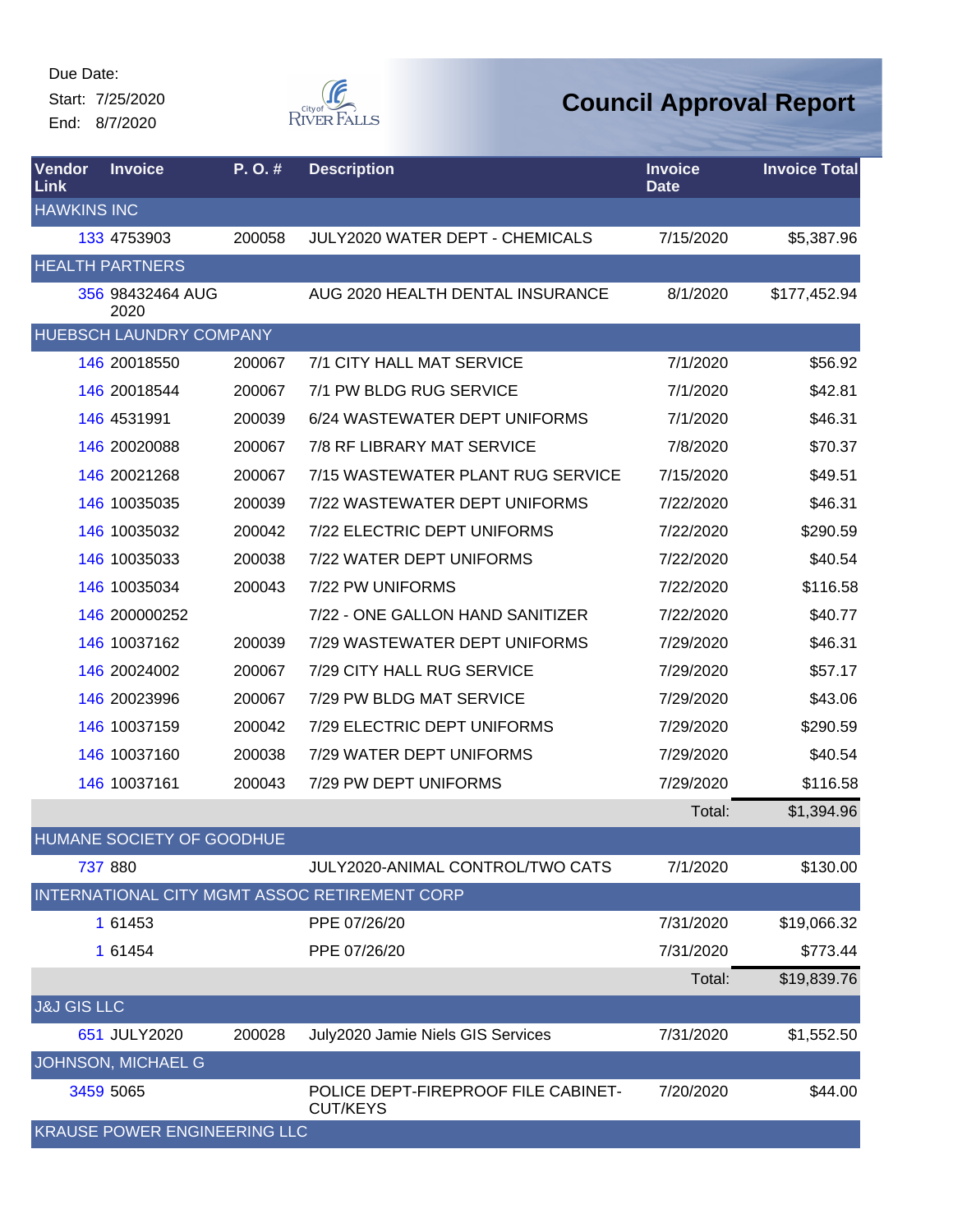Start: 7/25/2020 End: 8/7/2020



| Vendor<br>Link          | <b>Invoice</b>                          | P. O. # | <b>Description</b>                                               | <b>Invoice</b><br><b>Date</b> | <b>Invoice Total</b> |
|-------------------------|-----------------------------------------|---------|------------------------------------------------------------------|-------------------------------|----------------------|
|                         | 171 RFL-072120A                         | 180428  | JUNE/JULY2020 UWRF 2019 REFEED<br><b>SERVICES</b>                | 7/18/2020                     | \$1,160.65           |
|                         | 171 RFL-072120B                         | 190080  | JUNE/JULY2020 SOUTH FORK SUB<br><b>UPGRADE SERVICES</b>          | 7/18/2020                     | \$9,311.99           |
|                         | 171 RFL-072120C                         |         | JUNE2020 MISC SVCS-FAULT<br>CALCULATION/SOFTWARE                 | 7/18/2020                     | \$105.00             |
|                         |                                         |         |                                                                  | Total:                        | \$10,577.64          |
|                         | LINCOLN NATIONAL LIFE INSURANCE COMPANY |         |                                                                  |                               |                      |
|                         | 3066 4117311380<br><b>AUG 2020</b>      |         | AUG 2020 LIFE LTD AD&D                                           | 8/1/2020                      | \$4,931.79           |
|                         | 3066 4117312823<br><b>AUG 2020</b>      |         | AUG 2020 ADDITIONAL AD&D                                         | 8/1/2020                      | \$280.24             |
|                         |                                         |         |                                                                  | Total:                        | \$5,212.03           |
| MCNABB, JACOB           |                                         |         |                                                                  |                               |                      |
|                         | 1902 2020FOOTWEA<br>R                   |         | 2020 SAFETY FOOTWEAR<br><b>REIMBURSEMENT</b>                     | 7/24/2020                     | \$144.99             |
|                         | <b>MY RECEPTIONIST LLC</b>              |         |                                                                  |                               |                      |
|                         | 4185 S02203-072220                      |         | AUG2020 RFMU AFTER HOURS SERVICE<br><b>FEES</b>                  | 8/1/2020                      | \$251.32             |
| <b>NEI ELECTRIC INC</b> |                                         |         |                                                                  |                               |                      |
|                         | 4239 135030                             |         | <b>MAIN &amp; PAULSON SIGNAL-BAD LOOP AMP</b><br><b>REPLACED</b> | 7/30/2020                     | \$753.99             |
|                         | NORTHERN STATES POWER COMPANY WI        |         |                                                                  |                               |                      |
|                         | 344 693104334                           |         | <b>JULY2020 PRESCOTT AMBULANCE POWER</b><br><b>BILL</b>          | 7/17/2020                     | \$317.88             |
|                         | OGDEN ENGINEERING COMPANY INC           |         |                                                                  |                               |                      |
|                         | 203 20-3536T                            | 200132  | FIELD SURVEYING-TROY STREET AREA                                 | 7/1/2020                      | \$860.10             |
|                         | ONE TIME PAY VENDOR                     |         |                                                                  |                               |                      |
|                         | 9999 SHELIARAME                         |         | REFUND-SHELTER CANCELLATION DUE TO<br><b>COVID</b>               | 7/28/2020                     | \$125.00             |
|                         | 9999 04321376                           |         | REFUND-OVERPYMT OF<br>CITATION#04321376                          | 7/31/2020                     | \$75.00              |
|                         |                                         |         |                                                                  | Total:                        | \$200.00             |
|                         | PAYMENT SERVICE NETWORK INC             |         |                                                                  |                               |                      |
|                         | 206 219920                              | 200050  | <b>JULY2020 RFMU PAYMENT SERVICE</b>                             | 7/31/2020                     | \$676.45             |
|                         | PAYPAL UPDATE/CHANGE VENDOR#/FID        |         |                                                                  |                               |                      |
|                         | 639 98869191                            |         | <b>JULY2020 PAYPAL SERVICE FEES</b>                              | 7/31/2020                     | \$30.00              |
| <b>PELION BENEFITS</b>  |                                         |         |                                                                  |                               |                      |
|                         | 5 61456                                 |         | PPE 07/26/20                                                     | 7/31/2020                     | \$1,160.60           |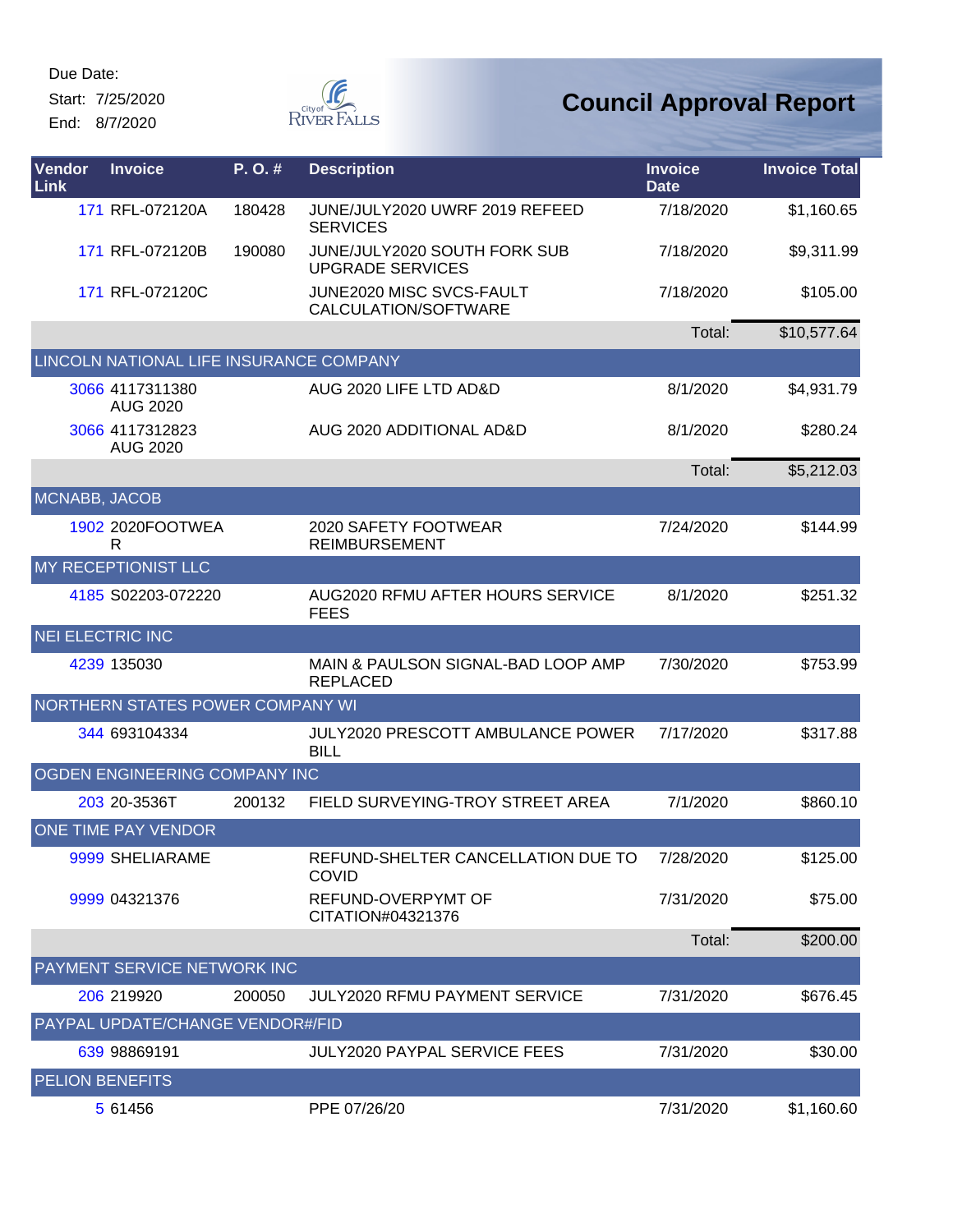Start: 7/25/2020 End: 8/7/2020



| Vendor<br>Link       | <b>Invoice</b>                           | P. O. # | <b>Description</b>                                          | <b>Invoice</b><br><b>Date</b> | <b>Invoice Total</b> |
|----------------------|------------------------------------------|---------|-------------------------------------------------------------|-------------------------------|----------------------|
|                      | <b>PSC ALLIANCE INC</b>                  |         |                                                             |                               |                      |
|                      | 4533 20-1103                             | 200234  | 33% DOWN PYMT/ESTIMATE-ASSIST PD-<br><b>REPEATER EQUIP</b>  | 7/14/2020                     | \$435.60             |
|                      | PUBLIC SAFETY EQUIPMENT LLC              |         |                                                             |                               |                      |
|                      | 966 7792                                 |         | CERTIFICATIONS/RADAR AND LASER UNITS                        | 7/1/2020                      | \$288.00             |
|                      | RFID LIBRARY SOLUTIONS INC               |         |                                                             |                               |                      |
|                      | 4534 RFPL06152020 200233                 |         | AUTOMATED MATERIAL HANDLING SYSTEM                          | 8/1/2020                      | \$36,137.50          |
|                      | RIVER FALLS HS CHEERLEADING BOOSTER CLUB |         |                                                             |                               |                      |
|                      | 1761 JULY2020                            |         | <b>CHEER &amp; STUNT CAMP-PARK AND REC</b><br><b>PRGM</b>   | 7/24/2020                     | \$595.00             |
|                      | RIVER FALLS ROTARY                       |         |                                                             |                               |                      |
|                      | 458 3492                                 | 200045  | <b>G.YOUNG-3RD QUARTER ROTARY</b><br><b>MEMBERSHIP DUES</b> | 7/1/2020                      | \$125.00             |
|                      | RIVER FALLS SENIOR CITIZENS              |         |                                                             |                               |                      |
|                      | 438 AUGUST2020                           |         | AUGUST2020 SENIOR CENTER                                    | 8/1/2020                      | \$500.00             |
| <b>ROOF TECH INC</b> |                                          |         |                                                             |                               |                      |
|                      | 785 18550                                | 200202  | Glen Park Maintenance Building Roof Work                    | 7/17/2020                     | \$4,579.00           |
| <b>SAVATREE LLC</b>  |                                          |         |                                                             |                               |                      |
|                      | 772 7545581                              | 200060  | JULY2020-266 W CEMETERY//BACKWOOD<br>LINE/STORMS            | 7/16/2020                     | \$400.00             |
|                      | SHRED-IT US HOLDCO, INC                  |         |                                                             |                               |                      |
|                      | 2439 8180149668                          | 200119  | JUNE/JULY 2020 MONTHLY SHREDDING<br><b>SERVICE</b>          | 7/22/2020                     | \$252.24             |
|                      | ST CROIX COUNTY TREASURER                |         |                                                             |                               |                      |
|                      | 252 276600763000                         |         | POSTPONED PP TAX-GRACE HEALTHCARE                           | 8/1/2020                      | \$25,395.54          |
|                      | ST CROIX VALLEY NATURAL GAS CO           |         |                                                             |                               |                      |
|                      | 255 JUNE2020                             |         | <b>JUNE2020 NATURAL GAS BILL</b>                            | 6/30/2020                     | \$981.01             |
|                      | STATE OF WI DEPT OF EMPLOYEE TRUST FUNDS |         |                                                             |                               |                      |
|                      | 11 61459                                 |         | <b>July 2020 WRS</b>                                        | 7/31/2020                     | \$139,852.74         |
|                      | STATE OF WI, DEPT OF CHILDREN & FAMILIES |         |                                                             |                               |                      |
|                      | 328 61460                                |         | PPE 07/26/20 REMIT #7747159                                 | 7/31/2020                     | \$498.44             |
|                      | STUART C IRBY TOOL AND SAFETY            |         |                                                             |                               |                      |
|                      | 156 S011967176.00 200209<br>2            |         | HOT LINE CLAMPS/EAL JACKETS-MINOR<br><b>MATERIALS</b>       | 7/28/2020                     | \$414.00             |
|                      | TOTAL EXCAVATING LLC                     |         |                                                             |                               |                      |
|                      | 270 3377                                 | 200235  | MILLINGS FOR COMPOST SITE & STREETS                         | 7/23/2020                     | \$5,712.00           |